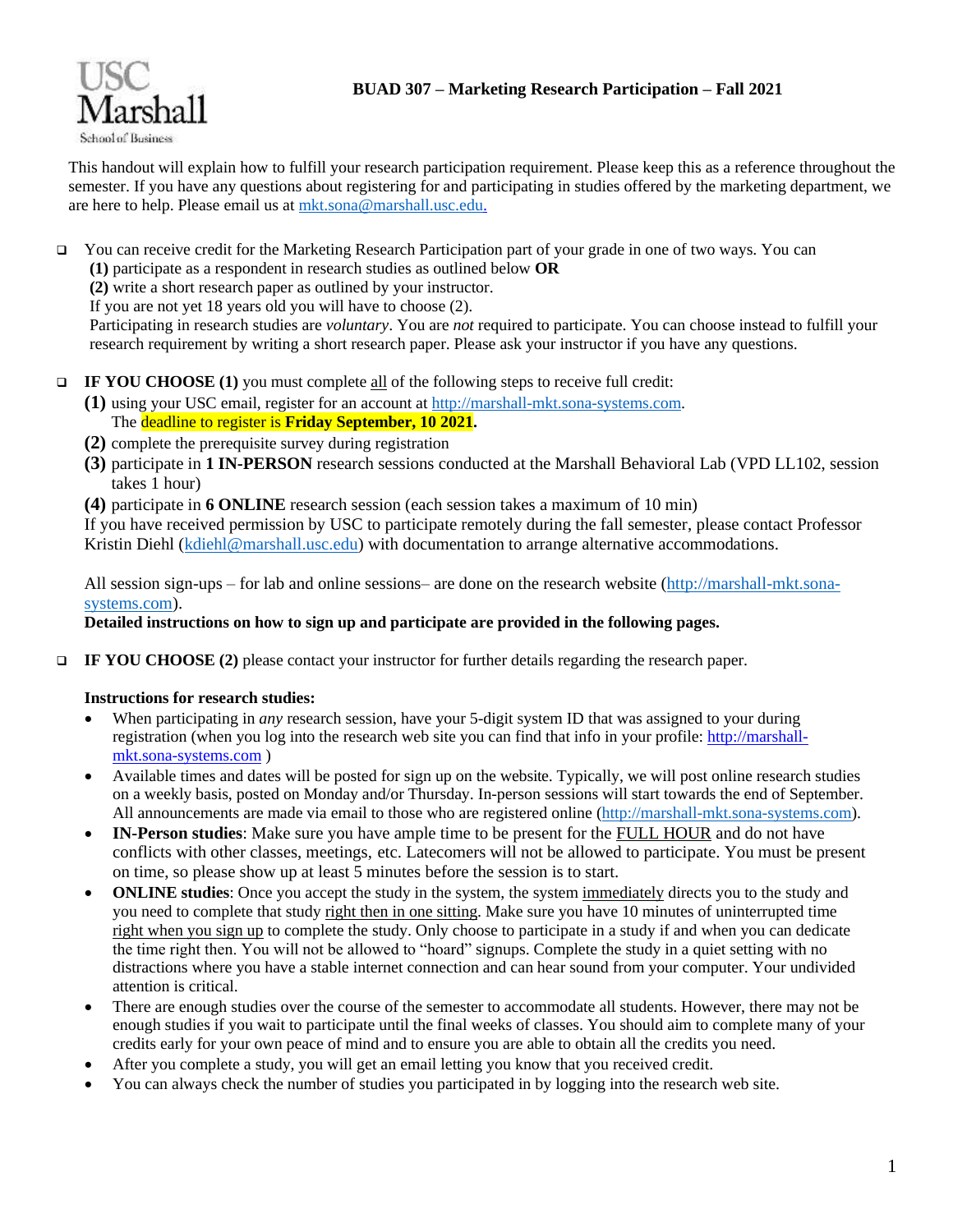

# **Marketing Research Participation – How to register on the website – Fall 2021**

**Note for students currently also enrolled in Management and Organization (MOR) BUAD 304/497:** 

Please be sure to visit the MOR research study website that your MOR professor has given you (see your MOR course syllabus). Each course has its own unique web address for research studies. Credits do NOT transfer from one course to another for credit fulfillment. No exceptions. If you are taking both BUAD 307 and also BUAD 304/497, you will need to create an account separately on each web site.

**Step 1**: Go t[o http://marshall-mkt.sona-systems.com](http://marshall-mkt.sona-systems.com/)

**Step 2**: The first time you are on this site, please request an account by clicking on the "Request Account" button on the right.



**Step 3**: You will be directed to this screen. Your **usc.edu** email address will serve as the username.

| Your lage information will be entailed to you as soon as you request.<br>the account, we you may look anywaterely. You will need to check                                                                                                                                                       | APÉTRINT URIOMARION                                                   |
|-------------------------------------------------------------------------------------------------------------------------------------------------------------------------------------------------------------------------------------------------------------------------------------------------|-----------------------------------------------------------------------|
| year erset for specific login tratractions. If you have just eval positers<br>filters configured for year email, please configure the filters to accept<br>amail from nutritudi di ventroisse continuatione continuation and fitting<br>from the system sell efters he layet from that address. |                                                                       |
| for protect your privacy, you will only be identified to request hers with<br>a unique surfreet; code that the system will assign, not by your mates.<br>This form should any be used by perticipants. Requestment will have<br>their acquisits created for them automatically.                 | <b>Timt Norva</b>                                                     |
| At the following links, you can find more information and<br><b>COLLEN</b><br>the way in claiming the said for a state of the company                                                                                                                                                           | Lost Name:                                                            |
| Recording a bandle in an any column to that it real 4. Years hand in a column and<br>address, it is not remeasury to type in distantify when entering year.<br>that it is a second that the control of the con-                                                                                 | Mont 42                                                               |
|                                                                                                                                                                                                                                                                                                 | Train and a                                                           |
|                                                                                                                                                                                                                                                                                                 | ther Ill Joyante for well-caters                                      |
|                                                                                                                                                                                                                                                                                                 | Parameter.                                                            |
|                                                                                                                                                                                                                                                                                                 | Telephone (autosval)                                                  |
|                                                                                                                                                                                                                                                                                                 | Enative                                                               |
|                                                                                                                                                                                                                                                                                                 | - Select a Course -                                                   |
|                                                                                                                                                                                                                                                                                                 | - Salert a Churre-<br>Prof. Kall:<br>Prof. Kovacovich<br>Prif. Perter |



(e.g. use ttrojan as your User ID if your USC email is [ttrojan@usc.edu\)](mailto:ttrojan@usc.edu).

DO NOT use your Gmail/Yahoo email or any account other than usc.edu.

DO NOT use your numeric student ID.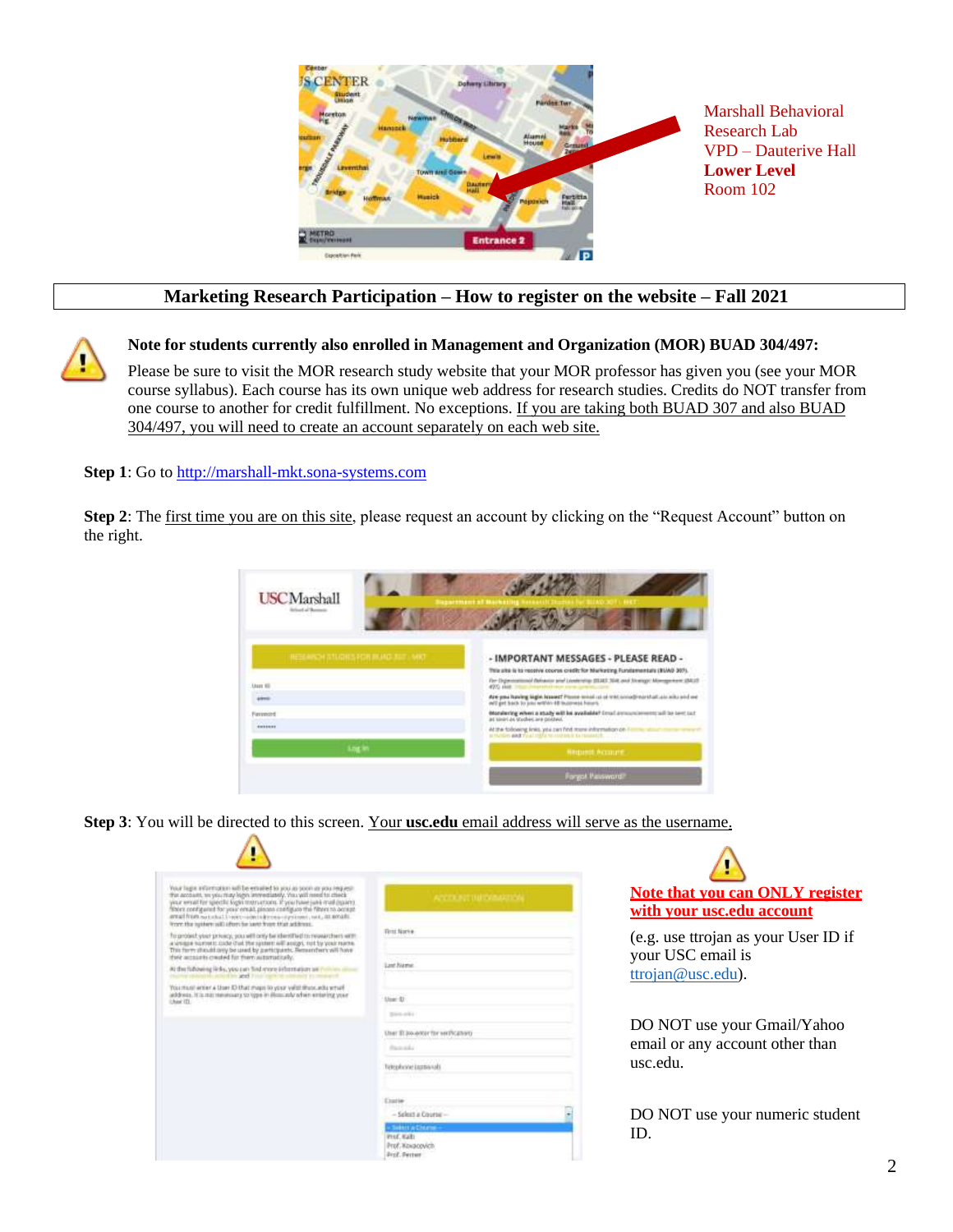# **Step 4: Check your usc.edu account for a confirmation email with your temporary password.**

You will receive an email from the research web page with your temporary password. You should reset this password once you are logged into the web page to something else.

If you don't receive an email within an hour, this is probably because you did not use your usc.edu account and/or used a numeric ID. In that case, please re-do the registration process.

#### **Step 5: Complete the prerequisite information on the website.**

**Before you can sign up for any studies you will have to complete some initial demographic information.** Once you log into the system for the first time, the screen asking you for this information will pop right up.

#### **Step 6: Sign up and complete 1 IN-PERSON and 6 ONLINE studies.**

Studies will be posted on a rolling, weekly basis (typically Monday and Thursday).

# **Tips and Helpful Information**

You will receive an email when a new study is posted. **Only those registered in the system will receive this email notification!** However, you do not have to wait for these emails! You can always check for open research studies by logging onto the web page. Studies fill up quickly!

**Don't wait until the end of the semester to sign up for studies!** The end of the semester is the busiest time for everybody and you will be glad you got your research requirement out of the way early. Also, waiting to the last minute most likely will leave you scrambling to find a slot.

The computer system will automatically track your participation in different studies. You can check whether you got credit by logging on to the research web site. If you have not received credit for a study you participated in, please contact the researcher listed on the study description page or email [mkt.sona@marshall.usc.edu.](mailto:mkt.sona@marshall.usc.edu)